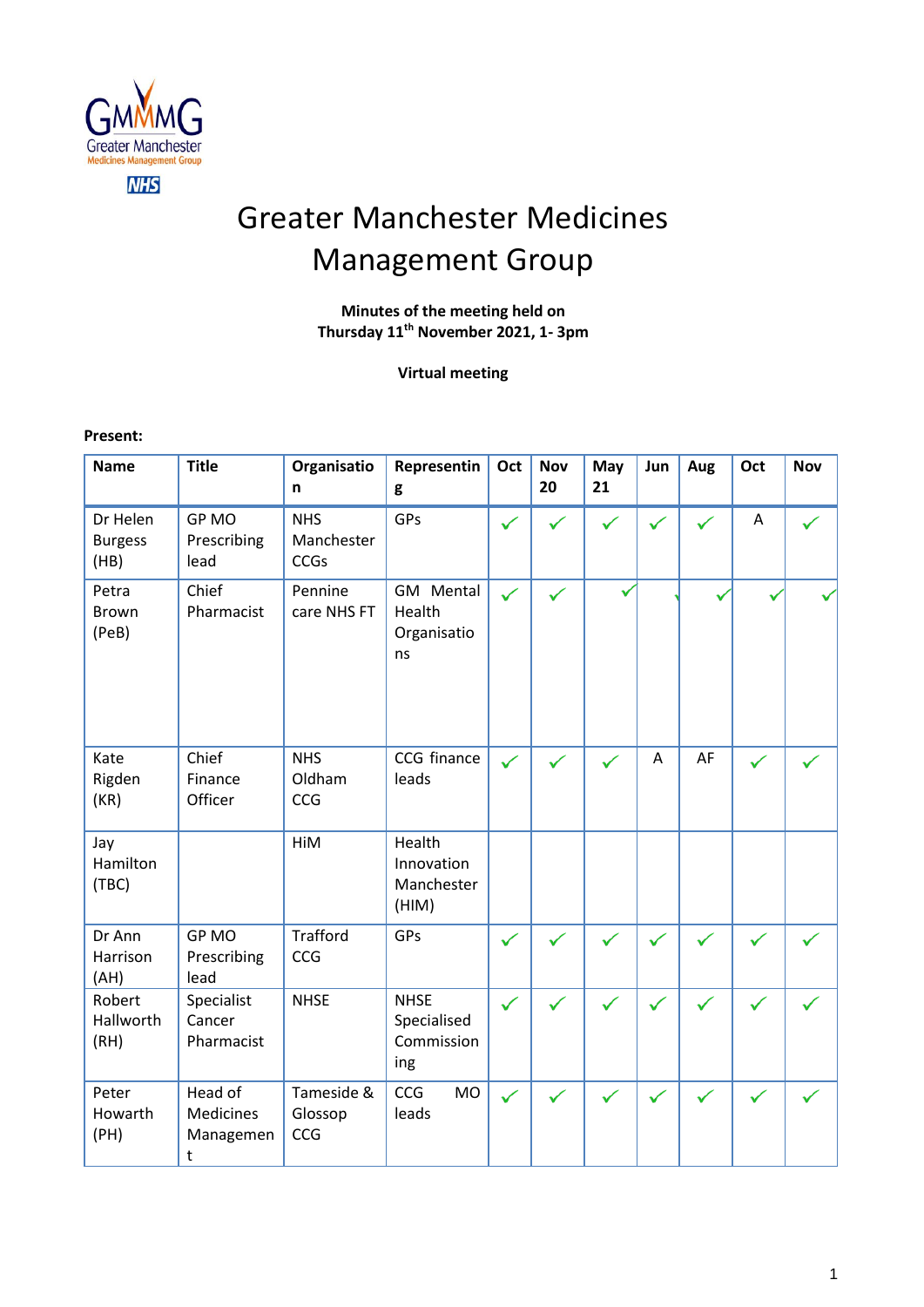| Aneet<br>Kapoor                 | Chair of the<br><b>GM LPN</b>                                                              | LPN                                                | Pharmacy<br>profession                      |              |   |              |              |             |   |   |
|---------------------------------|--------------------------------------------------------------------------------------------|----------------------------------------------------|---------------------------------------------|--------------|---|--------------|--------------|-------------|---|---|
| Dr Daljit<br>Saroya             | Consultant<br>Anaesthetist<br>and<br>Chair of MO<br>committee<br>at Stockport<br><b>FT</b> | Stockport<br>FT                                    | <b>GM</b><br>Secondary<br>Care<br>Clincians | ✓            |   |              |              |             |   |   |
| Leigh Lord<br>(LL)              | Locality<br>Lead<br>Pharmacist                                                             | <b>NHS</b><br><b>Trafford</b><br>CCG               | CCG<br><b>MO</b><br>leads                   | $\checkmark$ |   | $\checkmark$ | <b>CH</b>    |             |   |   |
| Peter<br>Marks<br>(PM)          | <b>LPC Board</b><br>Member                                                                 | <b>GM LPC</b>                                      | Community<br>Pharmacy                       | ✓            |   | Α            | $\checkmark$ |             |   |   |
| Luvjit<br>Kandula<br>(LK)       | Chair $-$<br>Community<br>Pharmacy<br>Provider<br><b>Board</b><br>(CPPB)                   | <b>GM LPC</b>                                      | Community<br>Pharmacy                       |              |   | $\checkmark$ |              | ✓           |   | Α |
| Fiona<br>Meadowcr<br>oft (FC)   | Interim<br>Deputy<br>Director<br>Strategy $-$<br>Integrated<br>Care                        | <b>MHCC</b>                                        | CCG<br>Commission<br>ing lead               | ✓            |   |              | $\checkmark$ |             |   |   |
| Karen<br>O'Brien<br>(KO'B)      | Regional<br>Pharmacist                                                                     | <b>NHSEI</b>                                       | <b>NHSEI</b>                                | $\checkmark$ |   |              | ✓            |             |   |   |
| Rob<br>Bellingha<br>m           | Managing<br>Director<br>Greater<br>Manchester<br>Joint<br>Commission<br>ing Team           | The GM<br>Joint<br>Commission<br>ing Board<br>(MO) | Joint<br>Commission<br>ing Board            |              |   |              |              |             |   |   |
| Paul<br><b>Buckley</b><br>(PaB) | Chief<br>Pharmacist                                                                        | Stockport<br><b>FT</b>                             | Chief<br><b>GM</b><br>pharmacists           |              |   | $\checkmark$ | ✓            |             | Α |   |
| Steve<br>Simpson<br>(SS)        | Chief<br>Pharmacist                                                                        | <b>Bolton FT</b>                                   | Chief<br>GM<br>pharmacists                  | ✓            |   |              |              | A           |   |   |
| Charlotte<br>Skitterall<br>(CS) | Chief<br>Pharmacist                                                                        | Manchester<br><b>FT</b>                            | Chair                                       | ✓            |   | $\checkmark$ | ✓            |             |   |   |
| Claire<br>Vaughan<br>(CV)       | Head of MO                                                                                 | Salford CCG                                        | Vice Chair                                  | $\checkmark$ |   | $\checkmark$ | $\checkmark$ | A           | ✓ |   |
| Dr Sanjay<br>Wahie              | Clinical<br>Director                                                                       | NHS Wigan<br>CCG                                   | GPs                                         | $\checkmark$ | A | $\checkmark$ | ✓            | $\mathsf A$ | ✓ |   |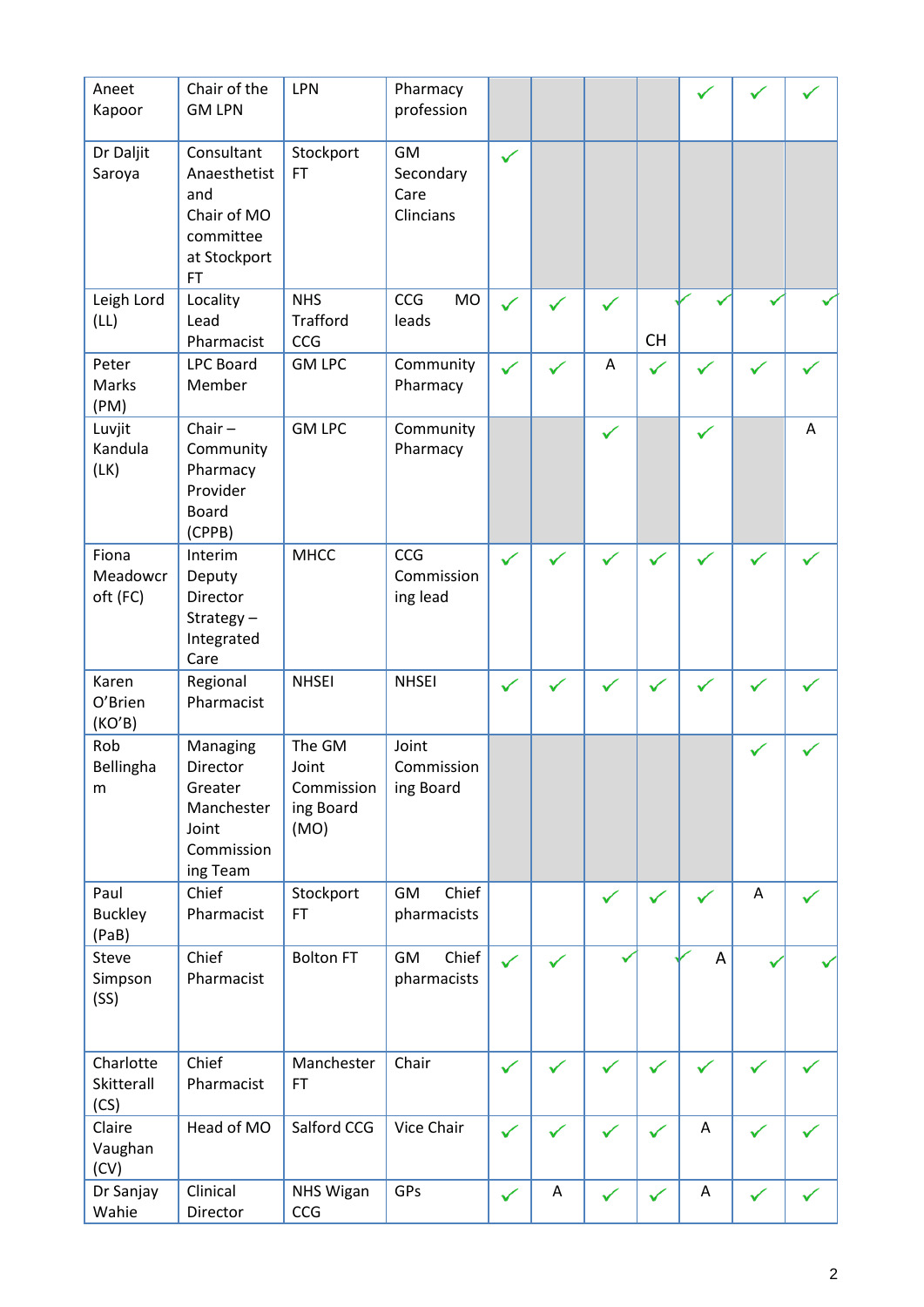| (SW)                     |                                   |                                           |                                                            |              |              |              |              |                           |              |              |
|--------------------------|-----------------------------------|-------------------------------------------|------------------------------------------------------------|--------------|--------------|--------------|--------------|---------------------------|--------------|--------------|
| Dr Peter<br>Elton        | SCN<br>representati<br>ves        | Strategic<br>Clinical<br>Network          | Strateic<br>Clinical<br>Network                            | $\checkmark$ | $\checkmark$ | $\checkmark$ | $\checkmark$ | $\checkmark$              | A            | ✓            |
| Vacant<br>seat           |                                   |                                           | Provider<br><b>Board</b><br>representati<br>ve             |              |              |              |              |                           |              |              |
| Vacant<br>seat           |                                   |                                           | Council<br>representati<br>ve for GM<br>Social<br>Services |              |              |              |              |                           |              |              |
| Vacant<br>seat           |                                   |                                           | <b>GM Medical</b><br><b>Directors</b>                      |              |              |              |              |                           |              |              |
| Vacant<br>seat           |                                   |                                           | Lay<br>representati<br>ve                                  |              |              |              |              |                           |              |              |
| Vacant<br>seat           |                                   |                                           | Public<br><b>GM</b><br>Health                              |              |              |              |              |                           |              |              |
| Sue<br>Dickinson<br>(SD) | Director of<br>Pharmacy           | <b>RDTC</b>                               | <b>SPS</b>                                                 | ✓            | ✓            | ✓            | ✓            | $\boldsymbol{\mathsf{A}}$ | $\checkmark$ | $\bigwedge$  |
| Monica<br>Mason<br>(MM)  | Head of<br>Prescribing<br>Support | <b>RDTC</b>                               | Professional<br>secretary                                  | $\checkmark$ | ✓            | ✓            | $\checkmark$ | $\checkmark$              | $\checkmark$ | $\checkmark$ |
| Andrew<br>Martin<br>(AM) | <b>MO</b><br>Pharmacist           | <b>GM Joint</b><br>Commission<br>ing team | <b>GMMMG</b><br>support                                    | $\checkmark$ | $\checkmark$ | ✓            | $\checkmark$ | $\checkmark$              | ✓            |              |
| Andrew<br>White<br>(AW)  | Head of MO                        | <b>GM Joint</b><br>Commission<br>ing team | <b>GMMMG</b><br>support                                    |              |              | ✓            | $\checkmark$ |                           |              |              |
| Dan<br>Newsome<br>(DN)   | Principal<br>pharmacist           | <b>RDTC</b>                               | <b>GMMMG</b><br>support                                    | ✓            | ✓            |              |              |                           | $\checkmark$ |              |

# **1. General Business**

#### **1.1 Apologies**

As above. It was noted that the HiM seat is now vacant, but Tracey Vell attended from HiM to support the discussions on inclisiran

# **1.2 Declarations of Interest**

Nil declared

#### **2.0 Minutes and actions from the last meeting**

The minutes of the October meeting were approved for publication; the group were updated on the progress of outstanding actions as recorded in the action log notably: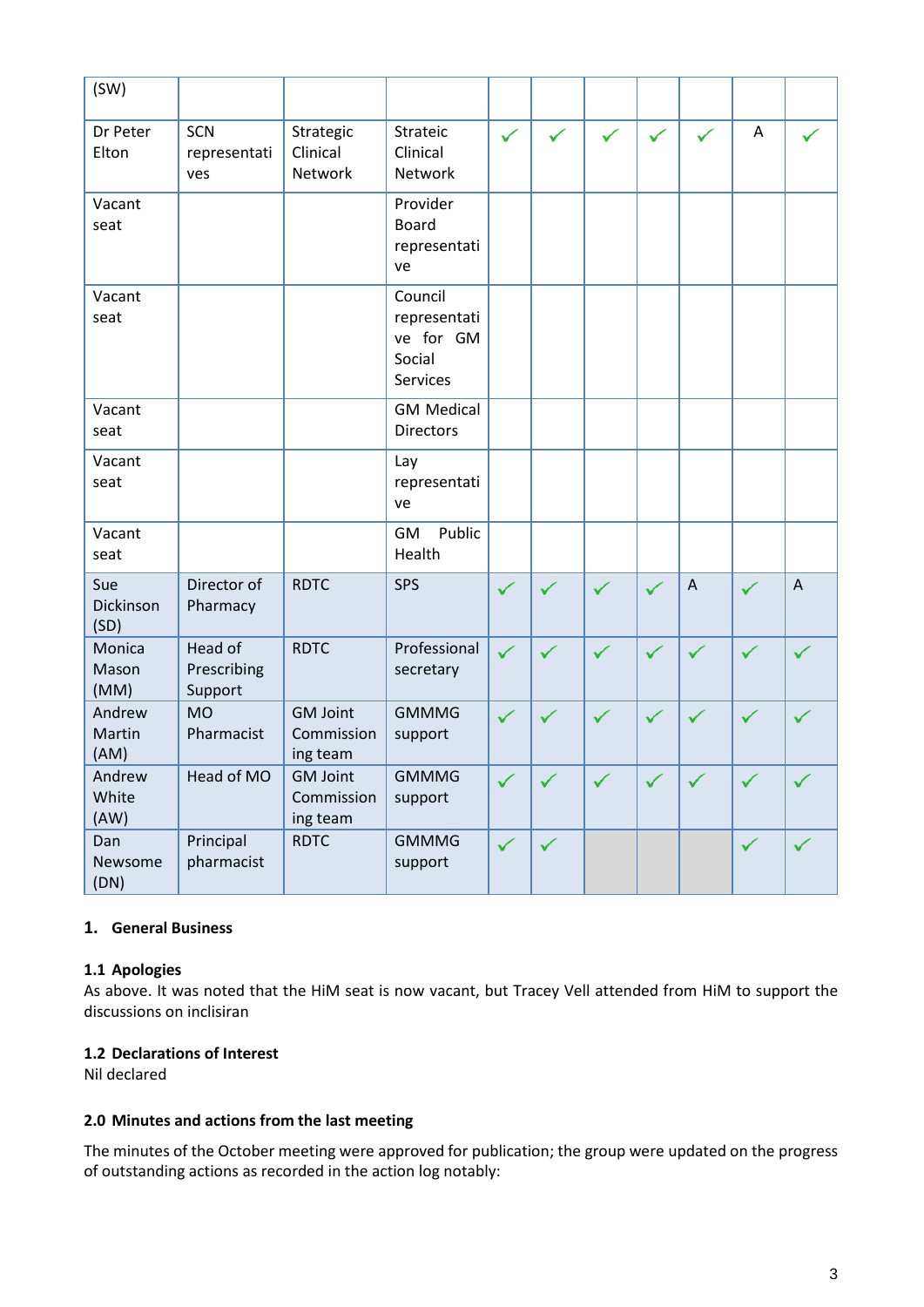Pharmacy (IPMO) leadership group – will be considering first draft transformation plan at their meeting tomorrow.

Rebate Framework – changes to the framework going out for GM consultation, approval of rebate schemes will continue to operate under the current working until new framework is approved by GMMMG.

nMABs working group – a paper went to GOLD asking for oversight and project management support and is expected back next week, although there will now be a focus on antivirals.

### **3.0 Subgroup decisions for ratification**

GMMMG approved the recommendations made by CRG and MGSG. Barriers to estimating the accurate cost impact of NICE TA715 (moderate RA) were discussed. It was agreed that a provider finance representative should join the primary care finance representation on GMMMG. This will be actioned in the membership review.

**Action:** MM to include Trust finance representation in the revisions to the GMMMG membership.

### **4.0 Implementation of national direction on inclisiran across GM**

Dr Tracey Vell representing Health Innovation Manchester attended GMMMG to answer questions on the programme of work being led by HiM around inclisiran.

GMMMG approved inclisiran for addition to the formulary with a green status, and noted the financial impact but recognised that this was part of a nationally directed programme.

There was recognition that primary care prescribers would need to be supported pending the arrival of implementation advice nationally by the AHSN, and PH and CV agreed to share their local implementation summaries with MGSG for GM wide sharing.

**Action:** MGSG to look to develop GM wide implementation guidance pending AHSN implementation materials being published.

HiM (TV ) to share slide set with GMMMG

#### **5.0 GM Community Pharmacy Update**

Deferred to future meeting

# **6.0 GM Primary Care Network Update**

Juliet Bell presented an update on the PCN work streams to GMMMG, it was agreed that these work streams should be optimised via inclusion within the GM Medicines Strategy (GMMMG + IPMO work streams).

**Action:** Pharmacy leaders group to discuss incorporation into the GM medicines plan

# **7.0 GM Value Proposal**

GMMMG were updated on the progress of the GM medicines value proposal, and highlighted the next steps being undertaken by GM CCGs and JCT.

GMMMG noted the content of this paper and supported the proposed nest steps.

**Action:** No action for GMMMG at this stage

#### **8.0 Commissioning of Shared Care across GM – progress report**

GMMMG considered a paper discussing the current shared care commissioning arrangements across GM, and areas which may require improvement. GMMMG were asked to approve the paper for submission to the GM Primary care cell and GM Medical Executive. GMMMG asked that further discussions be undertaken system wide to better understand and clarify some of the points raised , and that a proposal paper be returned to GMMMG.

### **Action: AW to redraft as a proposal paper to be approved by GMMMG prior to submission to the primary care cell**

# **9.0 GMEUR service review – implications for the management of high cost drugs outside routine commissioning**